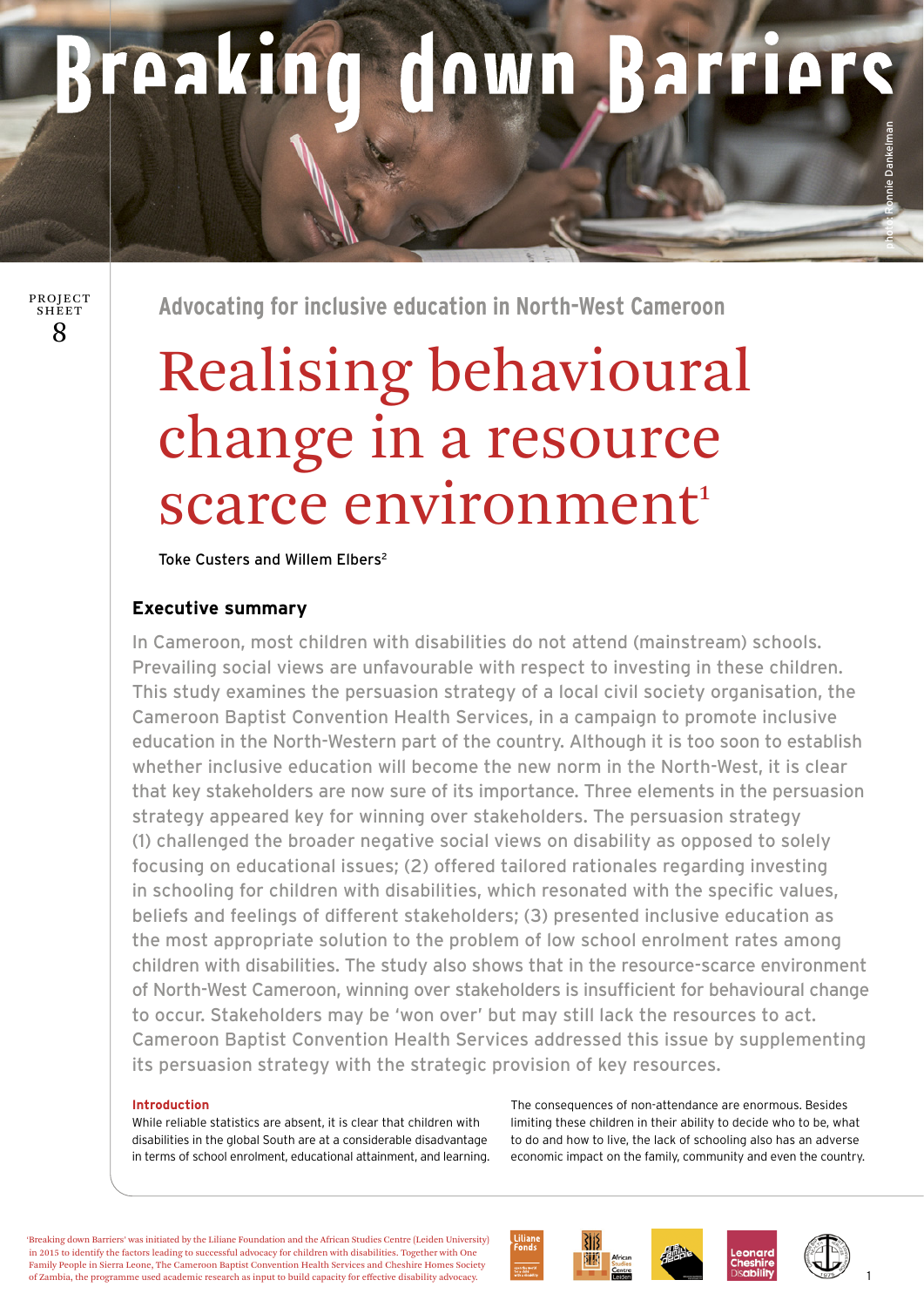Fortunately, global awareness of the need for Inclusive Education (IE) is increasing. The United Nations Convention on the Rights of Persons with Disabilities calls for full inclusion of persons with disabilities in society. Several targets in the Sustainable Development Goals are related to disability and IE. However, in many countries, including those in Sub-Saharan Africa, the political will and resources for implementation are often lacking.

This paper examines the advocacy programme of Liliane Foundation's strategic partner organisation in Cameroon: the Cameroon Baptist Convention Health Services (CBCHS), a local civil society organisation from the North-West of Cameroon. CBCHS has achieved a considerable degree of success in convincing key stakeholders to champion IE. More specifically, the study zooms in on the organisation's persuasion strategy and teases out those elements that were key to 'winning over' target audiences.

#### **The study**

In 2009, CBCHS started implementing the Socio Economic Empowerment of People with Disabilities (SEEPD) programme in North-West Cameroon.3

SEEPD was born out of the observation that few children with disabilities in Cameroon attend mainstream schools. Moreover, those that did attend mainstream schools faced additional constraints, such as an examination policy that did not take the diverse needs of children with disabilities into account. SEEPD aims to address this situation by promoting the participation of children with disabilities in government schools and convincing the government to make IE standard-practice in Cameroon.

Since its inception in 2009, CBCHS has targeted a number of audiences including government officials, local government authorities, religious and community leaders, school authorities and teachers, parents of children with disabilities and the general population. CBCHS used different strategies for different audiences. Government officials, community leaders and religious authorities were engaged in personal meetings, consultative discussions and workshops. Headmasters and school personnel learned about inclusive education through workshops. Parents of children with disabilities received knowledge through personal and community meetings organised by community-based rehabilitation workers. Finally, the general population was sensitised with regard to the importance of IE for children with disabilities through different media outlets such as television, radio and newspapers.

While it was too early at the time of research to establish whether IE will become standard practice in North-West Cameroon, it is clear that CBCHS has been successful in mobilising key stakeholders to champion the concept. As a result of their effort:

- Regional government officials supported the piloting of IE in the North-West region;
- Seventeen school authorities implemented IE in their respective schools. At the time of research, preparations were being made to extend the programme to additional schools in the Northwest and West regions;
- Community and church leaders provided support in helping to persuade parents of children with a disability to send their children to school;
- Parents were persuaded to send their disabled children to school;
- The Cameroon General Certificate of Education Board revised its examination policy to take the special needs of disabled children into account;
- Municipal councils signed action plans for making municipal policy disability inclusive.

To clarify how CBCHS managed to win over these stakeholders, research was carried out in the North-West of Cameroon over a period of two months in 2017. The study used a combination of semi-structured interviews (36 in total), two focus group discussions and participatory observation. Interviews targeted a range of respondents and informants, including staff of CBCHS, community and religious leaders, school headmasters, teachers, regional government officials, mayors and parents of children with disabilities.

#### **Challenging prevailing views**

In Cameroon, persons with disabilities are often stigmatised and discriminated against. Traditional beliefs play an important role in the stigma attached to disability and the discrimination resulting from it. A prevailing notion is that disability is caused by people failing to show due respect to supernatural and spiritual forces, such as ancestors. Such beliefs go hand in hand with a widespread lack of understanding of the medical causes of disability. Further-

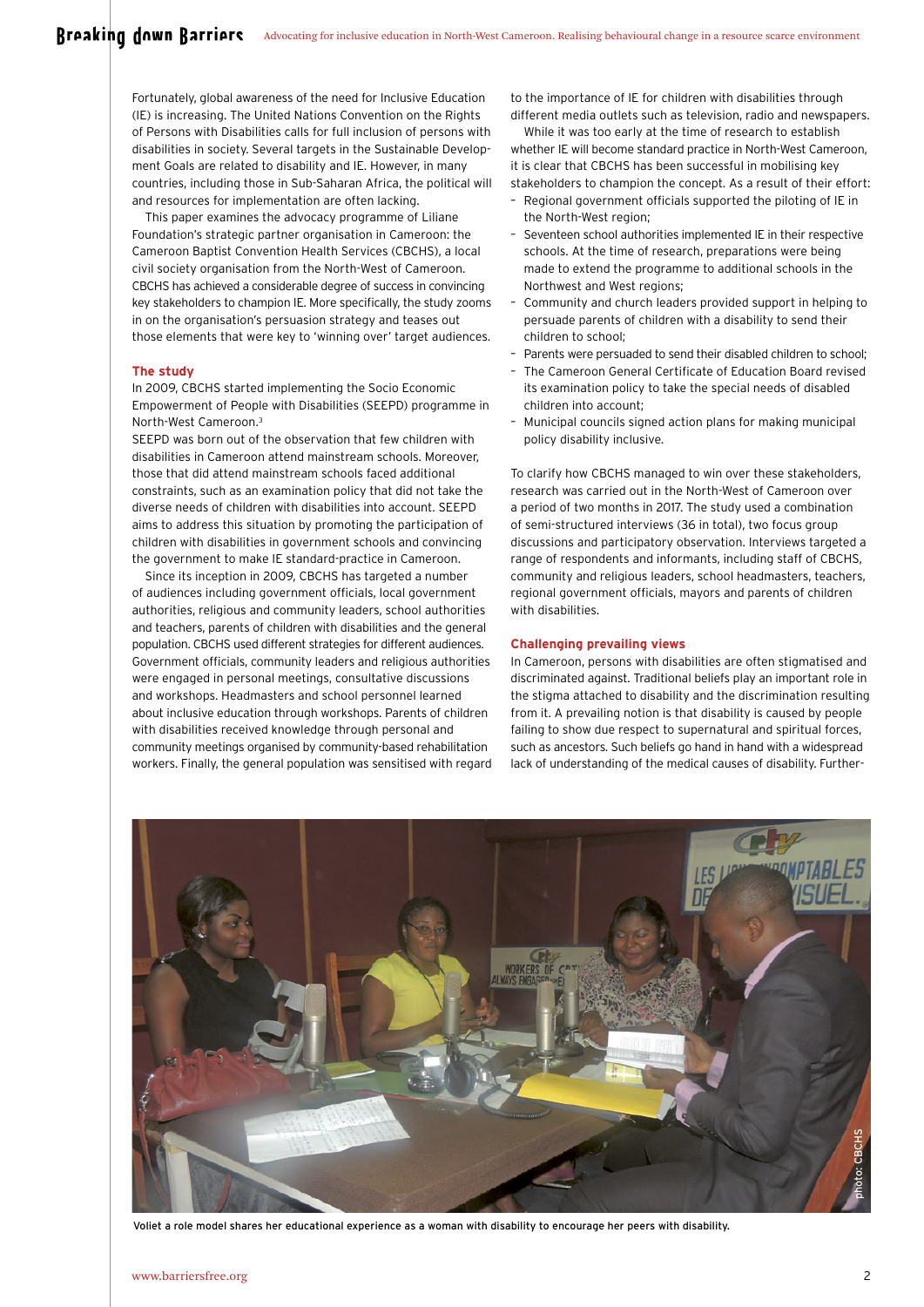

Strategic meeting to mainstream IE in the CBC Education system.

more, persons with disabilities are widely viewed as helpless, unable, and as a burden upon society. There is a strong belief that impaired children cannot fulfil the roles that children are supposed to fulfil, which is taking care of their parents when they are old and supporting the family.

Given the above, the persuasion strategy did not focus specifically on schooling for children with disabilities, but on disability in general. CBCHS realised that before they could convince different audiences to embrace IE, they would first have to challenge the broader negative views on disability in the North-West region. As long as these negative views remained unchallenged, people would not consider the limited (mainstream) school attendance of disabled children as a pressing problem in need of addressing. CBCHS subsequently regarded the sensitisation of the general public with respect to disability as a precondition for promoting the 'solution' of IE.

CBCHS used a variety of communication channels to encourage people to rethink their existing views on disability. The information that was provided explained, amongst other things, that disability does not come from witchcraft, but has medical causes instead. It then becomes clear that many forms of disability, like other medical conditions, can be prevented, addressed or even cured.

Furthermore, CBCHS explained that people with impairments are disabled by the society in which they live. In other words, that disability results from barriers and attitudes in the community that limit participation. These constraints result in many persons with disabilities suffering as a result of poor education, poverty, lower social standing, and ending up in a vicious cycle in which poverty and disability reinforce one another. In this context, CBCHS tried to drive home the idea that the responsibility for dealing with disability also lies in the community.

Finally, CBCHS went to great lengths to explain and demonstrate that if persons with disabilities are supported and offered opportunities just like other people, they are capable of achieving great successes. In communicating this point, CBCHS tried to provide concrete evidence by letting role models tell their own stories on radio shows and during meetings. Many respondents cited these concrete 'success stories' as particularly eye-opening.

#### **Rationales for investing in schooling**

Another important element of the persuasion strategy consisted of providing tailored rationales to different target audiences as to why they should invest in the schooling of children with disabilities. These rationales were carefully crafted messages seeking to resonate with the specific values, beliefs and feelings of different stakeholders. Firstly, CBCHS tried to make things personal by pointing out that disability is something that could affect anyone. Traffic accidents, for example, are very common in the area and people are left disabled by these incidents on a fairly regular basis. The argument raised is then; *"if disability affected you or your children, you would want to be included and offered opportunities".* 

Secondly, CBCHS argued that children with disabilities can also provide social security to parents in their old age, by emphasising that they can be economically productive when given the opportunity. A widely held view in Cameroon is that education for children is crucial because it increases the opportunities for getting a good job, securing an income and becoming the future care providers for their parents. CBCHS built upon these ideas by explaining that children with disabilities, just like other children, can work and earn a living when properly schooled. Consequently, CBCHS argued that it makes sense to invest in the schooling of children with disabilities as they also have the potential to become future care providers.

Thirdly, CBCHS appealed to religious norms and values and pointed out that investing in the schooling of children with disabilities is the morally right thing to do. They particularly emphasised the notion that everybody is created equal in the eyes of God, and the idea that *"we are all brothers and sisters".* The argument here is that as good Christians or Muslims, people should treat children with disabilities with love and care, just like they should treat their other brothers and sisters.

Fourthly, CBCHS emphasised the duties of different stakeholders, which relate to their role or formal position in society. To government officials, they pointed out that it is the formal duty of the government to take care of its citizens, and that children with disabilities are part of the population. To school personnel, CBCHS emphasised that the law states that all learners, including